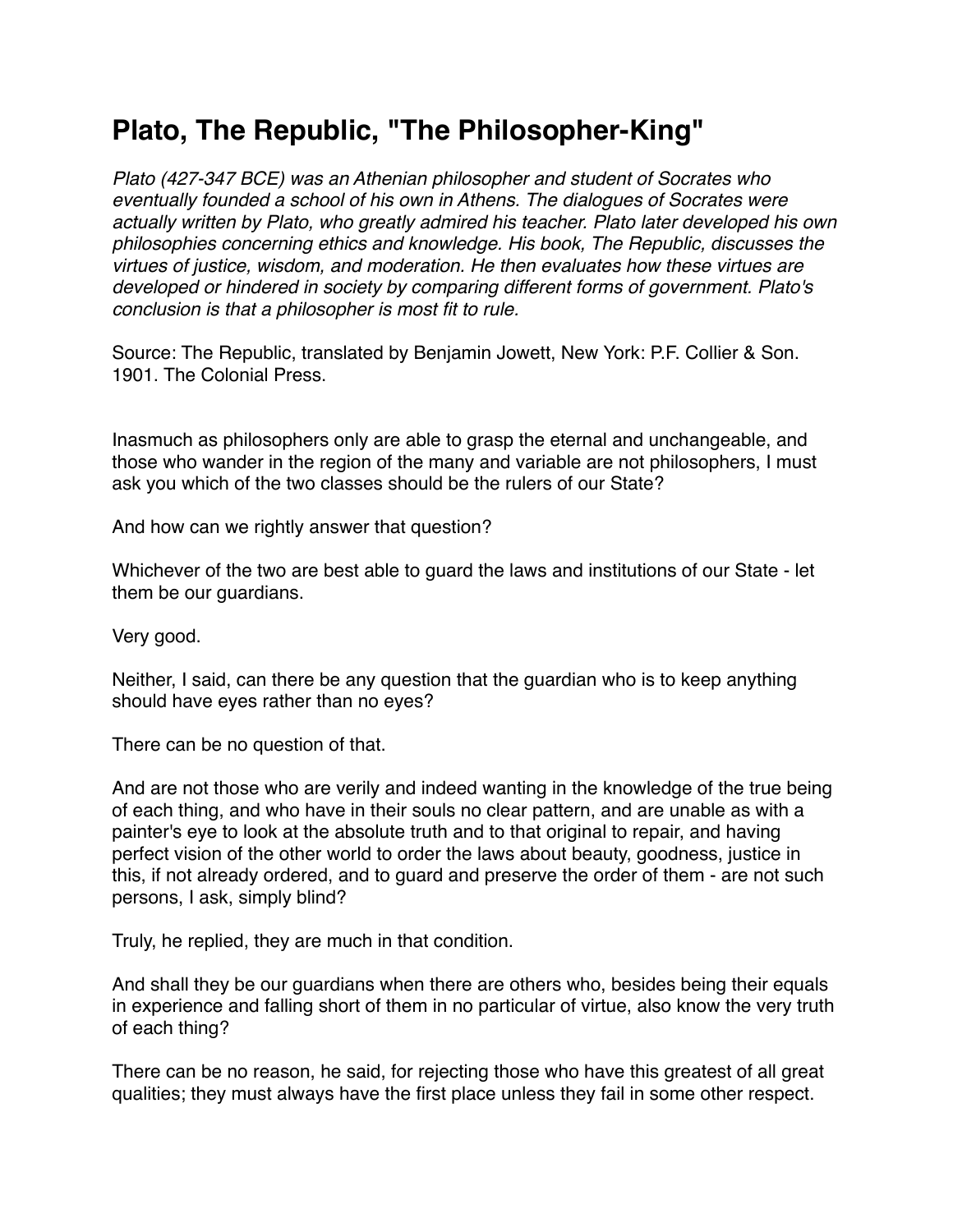Suppose, then, I said, that we determine how far they can unite this and the other excellences.

By all means.

In the first place, as we began by observing, the nature of the philosopher has to be ascertained. We must come to an understanding about him, and, when we have done so, then, if I am not mistaken, we shall also acknowledge that such a union of qualities is possible, and that those in whom they are united, and those only, should be rulers in the State.

## What do you mean?

Let us suppose that philosophical minds always love knowledge of a sort which shows them the eternal nature not varying from generation and corruption.

Agreed.

And further, I said, let us agree that they are lovers of all true being; there is no part whether greater or less, or more or less honorable, which they are willing to renounce; as we said before of the lover and the man of ambition.

True.

And if they are to be what we were describing, is there not another quality which they should also possess?

What quality?

Truthfulness: they will never intentionally receive into their minds falsehood, which is their detestation, and they will love the truth.

Yes, that may be safely affirmed of them.

"May be" my friend, I replied, is not the word; say rather, "must be affirmed," for he whose nature is amorous of anything cannot help loving all that belongs or is akin to the object of his affections.

Right, he said.

And is there anything more akin to wisdom than truth?

How can there be?

Can the same nature be a lover of wisdom and a lover of falsehood? Never.

The true lover of learning then must from his earliest youth, as far as in him lies, desire all truth?

Assuredly.

But then again, as we know by experience, he whose desires are strong in one direction will have them weaker in others; they will be like a stream which has been drawn off into another channel.

**True** 

He whose desires are drawn toward knowledge in every form will be absorbed in the pleasures of the soul, and will hardly feel bodily pleasure - I mean, if he be a true philosopher and not a sham one.

That is most certain.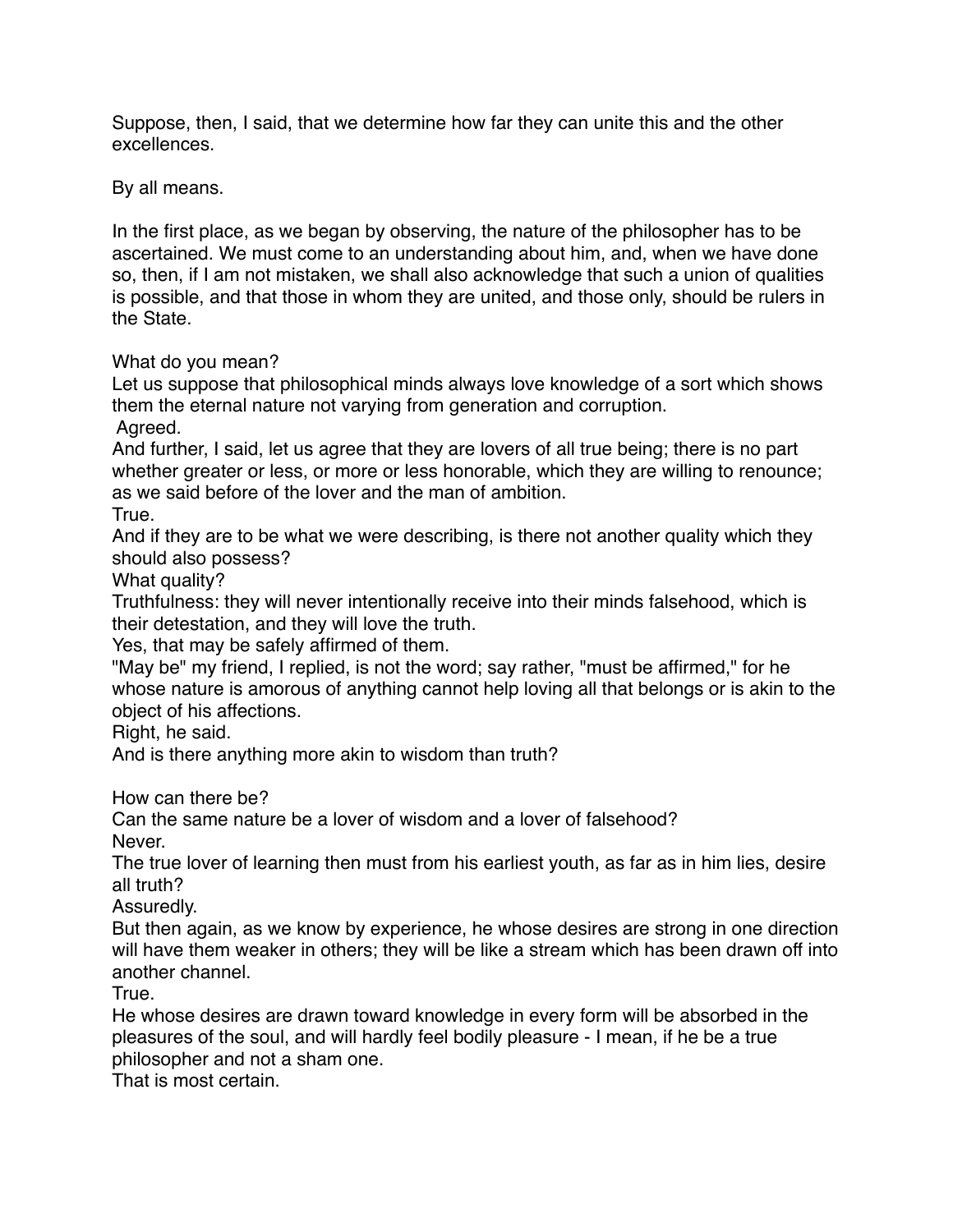Such a one is sure to be temperate and the reverse of covetous; for the motives which make another man desirous of having and spending, have no place in his character. Very true.

Another criterion of the philosophical nature has also to be considered. What is that?

There should be no secret corner of illiberality; nothing can be more antagonistic than meanness to a soul which is ever longing after the whole of things both divine and human.

Most true, he replied.

Then how can he who has magnificence of mind and is the spectator of all time and all existence, think much of human life?

He cannot.

Or can such a one account death fearful?

No, indeed.

Then the cowardly and mean nature has no part in true philosophy? Certainly not.

Or again: can he who is harmoniously constituted, who is not covetous or mean, or a boaster, or a coward - can he, I say, ever be unjust or hard in his dealings? Impossible.

Then you will soon observe whether a man is just and gentle, or rude and unsociable; these are the signs which distinguish even in youth the philosophical nature from the un-philosophical.

**True** 

There is another point which should be remarked.

What point?

Whether he has or has not a pleasure in learning; for no one will love that which gives him pain, and in which after much toil he makes little progress.

Certainly not.

And again, if he is forgetful and retains nothing of what he learns, will he not be an empty vessel?

That is certain.

Laboring in vain, he must end in hating himself and his fruitless occupation? Yes.

Then a soul which forgets cannot be ranked among genuine philosophic natures; we must insist that the philosopher should have a good memory? Certainly.

And once more, the inharmonious and unseemly nature can only tend to disproportion?

Undoubtedly.

And do you consider truth to be akin to proportion or to disproportion? To proportion. Then, besides other qualities, we must try to find a naturally well-proportioned and gracious mind, which will move spontaneously toward the true being of everything.

Certainly.